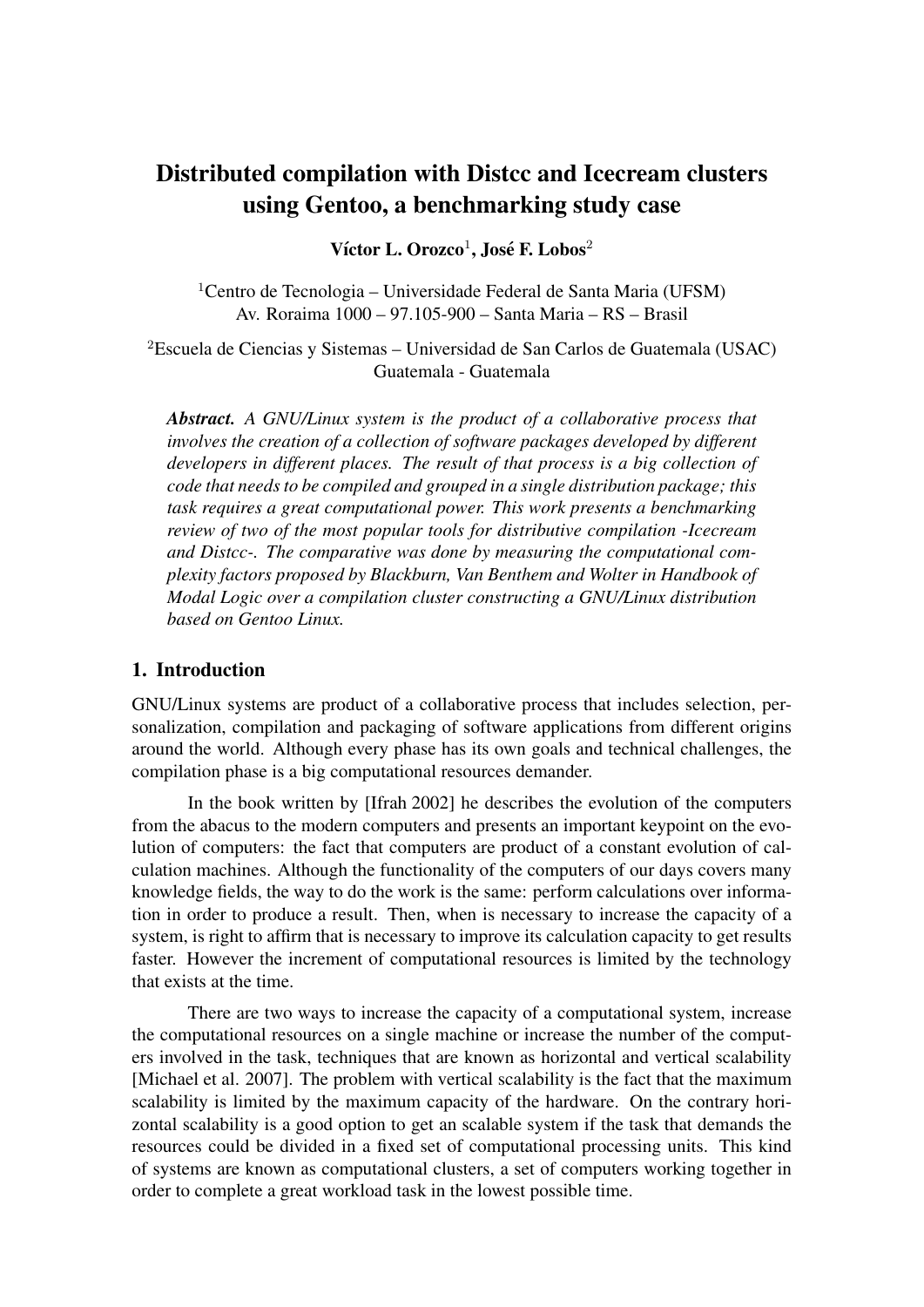Source code compilation is a perfect task to be executed in a cluster because a binary file is the result of the compilation of many source code files and that files could be distributed and compiled in many computers at the same time. Icecream and Distcc are popular tools to achieve compilation clusters construction. They exhibit many similarities because Icecream was created with the Distcc source code. Icecream creators affirm that although the tool was created with the source code of Distcc, they have improved the performance by introducing a dinamic scheduler of the compilation jobs that chooses the fastest free server. They affirm that this advantage is specially apreciated in environments where the nodes of the cluster do not have full dedication for cluster tasks[Icecream project 2012].

This work presents a comparative review based on a performance benchmarking with the objective of confirm if the changes done by Icecream creators improved the performance of the compilation process compared to Distcc and Distcc working in pump mode. The work also presents the main principles about clusters and distributed workload including the construction of binary executables with Gnu Compiler Collection, these concepts are described because are base concepts to understand the functionality of Distcc and Icecream. Later the tools performance is compared by measuring their computational resources utilization, according to computational complexity theory by [Blackburn et al. 2007]. To achieve this objective with significant results, a generic GNU/Linux system was constructed over the different kind of clusters.

The rest of the work is organized in the following way. On the second section are presented basic concepts about cluster classification. The third section presents the functionality of GNU Compiler Collection and how a binary executable is constructed. The fourth section presents a brief introduction to Distcc and Icecream tools. The fifth section presents the benchmark test between the two tools. The sixth section presents the discussion about the results of the tests and the seventh section presents the conclusions of the work.

# 2. Computer clusters classification

Computer clusters can be classified depending on their tasks in three types: High Availability Clusters, High Performance Clusters and High Throughput Clusters. The architecture and the selection of the right kind of cluster depends on the tasks to be executed, specially if these tasks could be executed in a parallel way and if exists independence between the planned tasks on every node of the cluster.

## 2.1. High Availability Cluster

In High Availability Clusters (HA), a cluster is constructed with a group of computers in order to provide a vision of a big computer that supports more requests than a single computer, HA clusters are built typically with two or more robust machines that mirror one or more tasks to increase quality of service and fault tolerance [Ferreira L. et al. 2001].

## 2.2. High Performance Cluster

High Performance Clusters (HPC) are used to process parallel algorithms and related tasks, specially in sectors where distributed parallel computing is needed to solve large scientific problems and/or store and process large amounts of data in a parallel way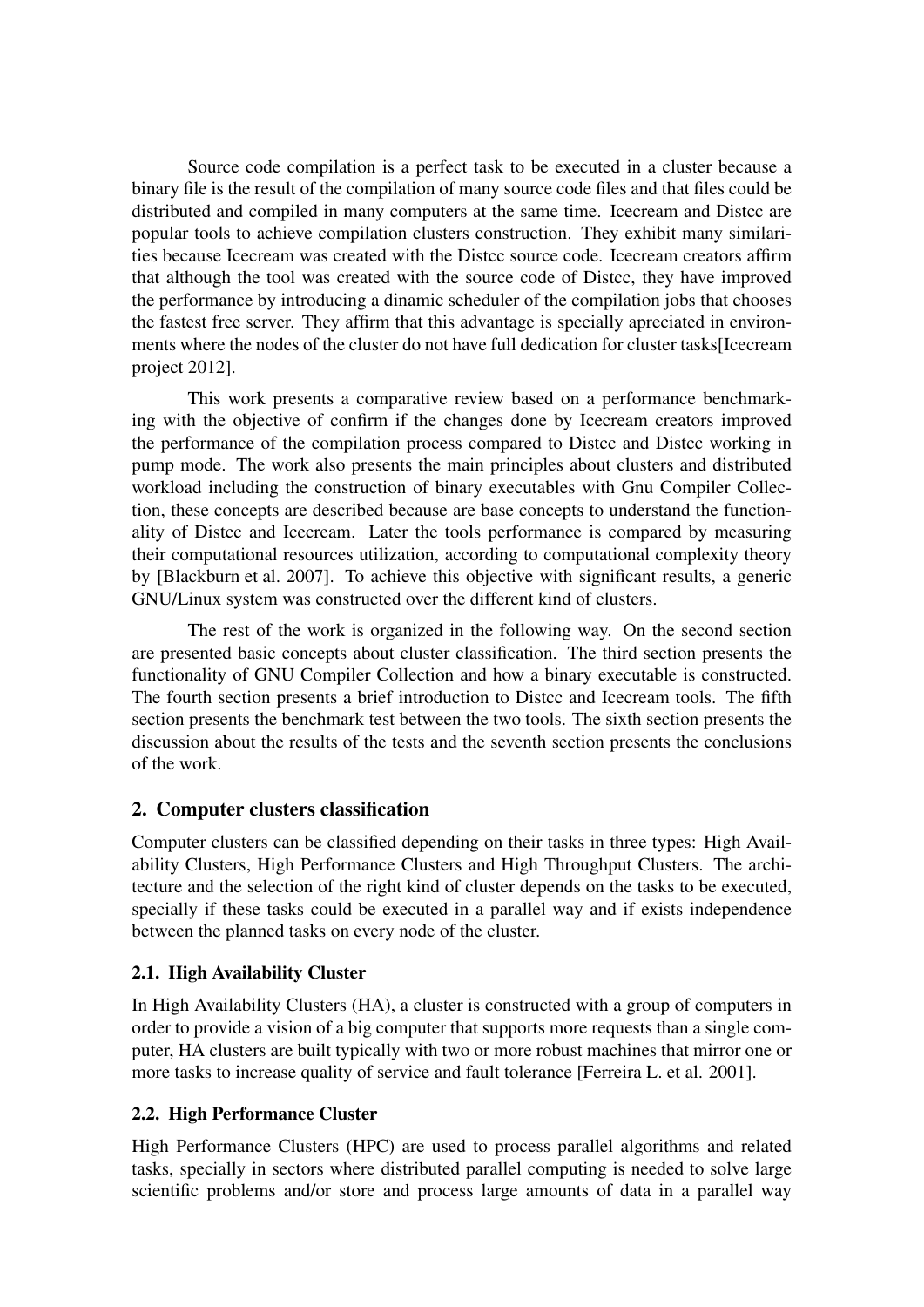[Ferreira L. et al. 2001], the only requirement for this kind of cluster is that the tasks should be parallelizable.

## 2.3. High Throughput Clusters

The idea behind a High Throughput Cluster (HTC) is different respecting a HPC cluster in the fact than a HPC cluster is designed to increase computational power to resolve large tasks in a parallel way. In contrast an HTC cluster is designed to process a lot of information by subdividing the tasks in a non dependant way between the nodes of the cluster and later produce a result as a product of the individual results of the nodes, these kind of tasks are also named embarrassingly parallel [Ferreira L. et al. 2001].

#### 3. Binary executables construction with GCC

Although Icecream and Distcc have experimental support for many C++ compilers, these tools are mainly developed to be used with GNU Compiler Collection (GCC). GCC was originally designed to be a free and open source compiler for the GNU Operating System. Nowadays it supports compilation for almost all architectures of computer processors and is one of the most used compilers on UNIX systems.[Gough and Stallman 2004]

Creating a binary file with GCC is a four steps task. In the first step, GCC process the source code files in order to verify the syntax of the program and verify the existence of the libraries declared in the header files and the headers of the source files of the program, if all is right the source code files are expanded to include the macros for the libraries declared at source files producing new intermediate source code files.

In the second step the source code files are compiled to assembly language and at the third step the source code files in assembly are compiled again to a binary file compatible with the destination architecture, at this step the result is a collection of .o -object- files. Later in the final step the .o files are dynamically linked in a executable binary file.

In the second step the source code files are compiled to assembly language, and at the third step, the source code files in assembly are compiled to a binary file compatible with the destination architecture, at this step the result is a collection of .o object- files. Later in the final step the .o files are linked in a executable binary file [Gough and Stallman 2004].

#### 4. Distcc and Icecream

The functionality of the tools is achieved by separating the compilation phases of GCC between a main coordinator node and compilation workers nodes as is described in the Figure 1.

In Distcc and Icecream clusters the coordinator node executes the instructions described in the makefiles and also does the first step of GCC compilation process -expand the source code files with the library macros- and it sends the preprocessed source files to the compilation nodes of the cluster, later these nodes send back to the coordinator node the .o compiled files in order to link them in a binary file.

Distcc also presents a special functionality mode called "pump mode", in that mode the source files are sent in conjunction with their header files to execute the preprocessing step of GCC compilation at the compilation nodes of the cluster.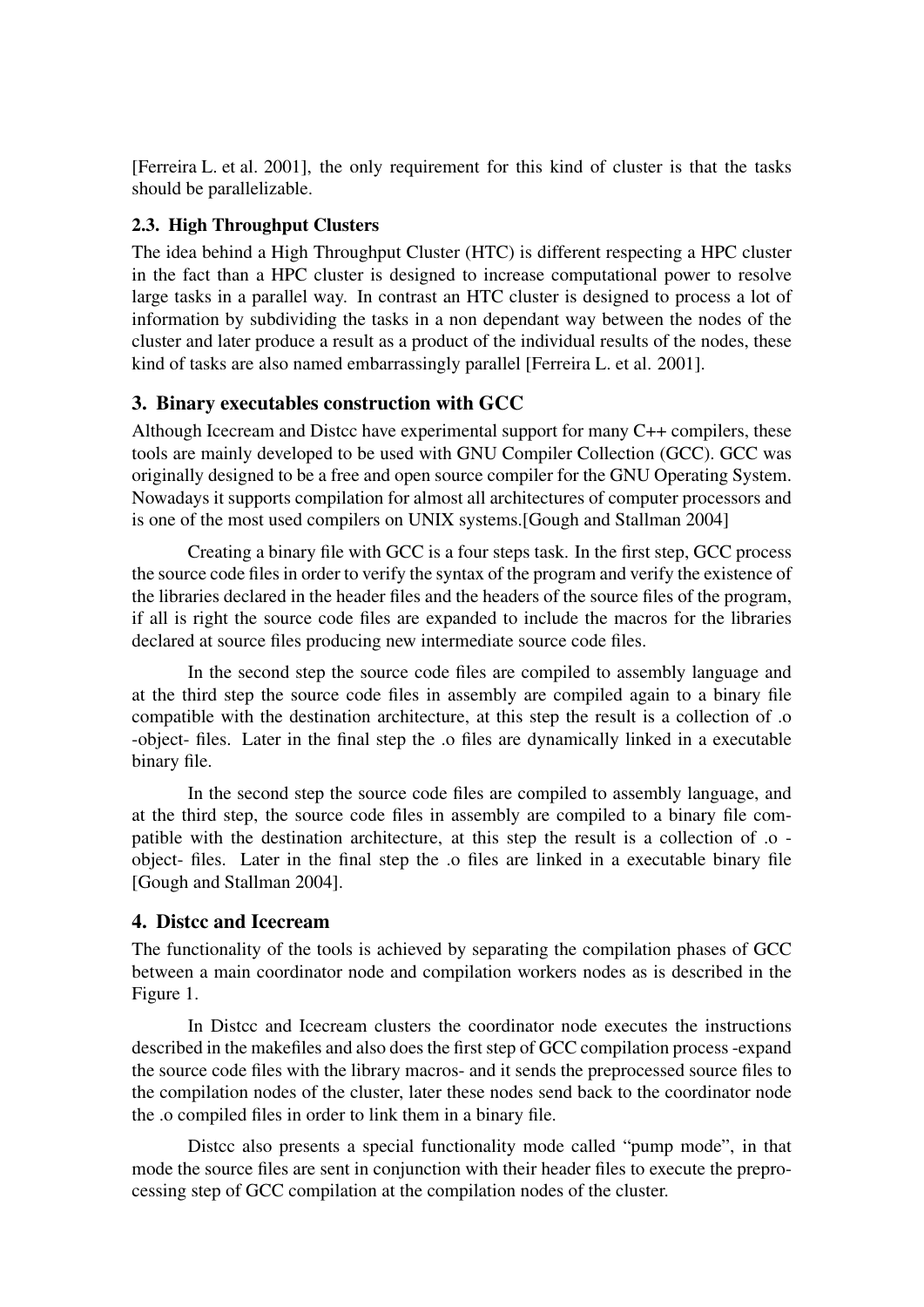

**Figure 1. Standard functionality for Icecream and Distcc.**

# 5. Distcc and Icecream benchmark

[Blackburn et al. 2007] present in their work an introduction of computational complexity, they explains that complexity theory is a part of the theory of computation that deals with the required resources during computation to solve a given problem. The most common resources are time (how many steps are required to solve a problem) and space (how much memory it takes), so according with them, the metrics chosen for the experiment were: time required to produce a package (as a replace of the time notion of the number of steps) and the average memory usage for a package compilation (as a space notion). As an extra the total source code size for a package, and average processor usage for a package compilation were also measured.

# 5.1. Experiment structure

Cluster computers were running a Gentoo Linux 10.0 stage 3 installation with the necessary packages to construct and monitor the Icecream and Distcc tests. Gentoo was chosen because one of its objectives is to provide a metadistribution designed to build systems with emphasis in optimization and customization [Gentoo project 2012] and also because its package manager -called portage- has support for Icecream and Distcc. All tests (Icecream, Distcc and Distcc in pump mode) were executed in the same set of computers and they were restored to a clean configuration for every test execution in order to avoid the variation of the results as a product of the software aging. Sar, Genloop, Distcc-mon and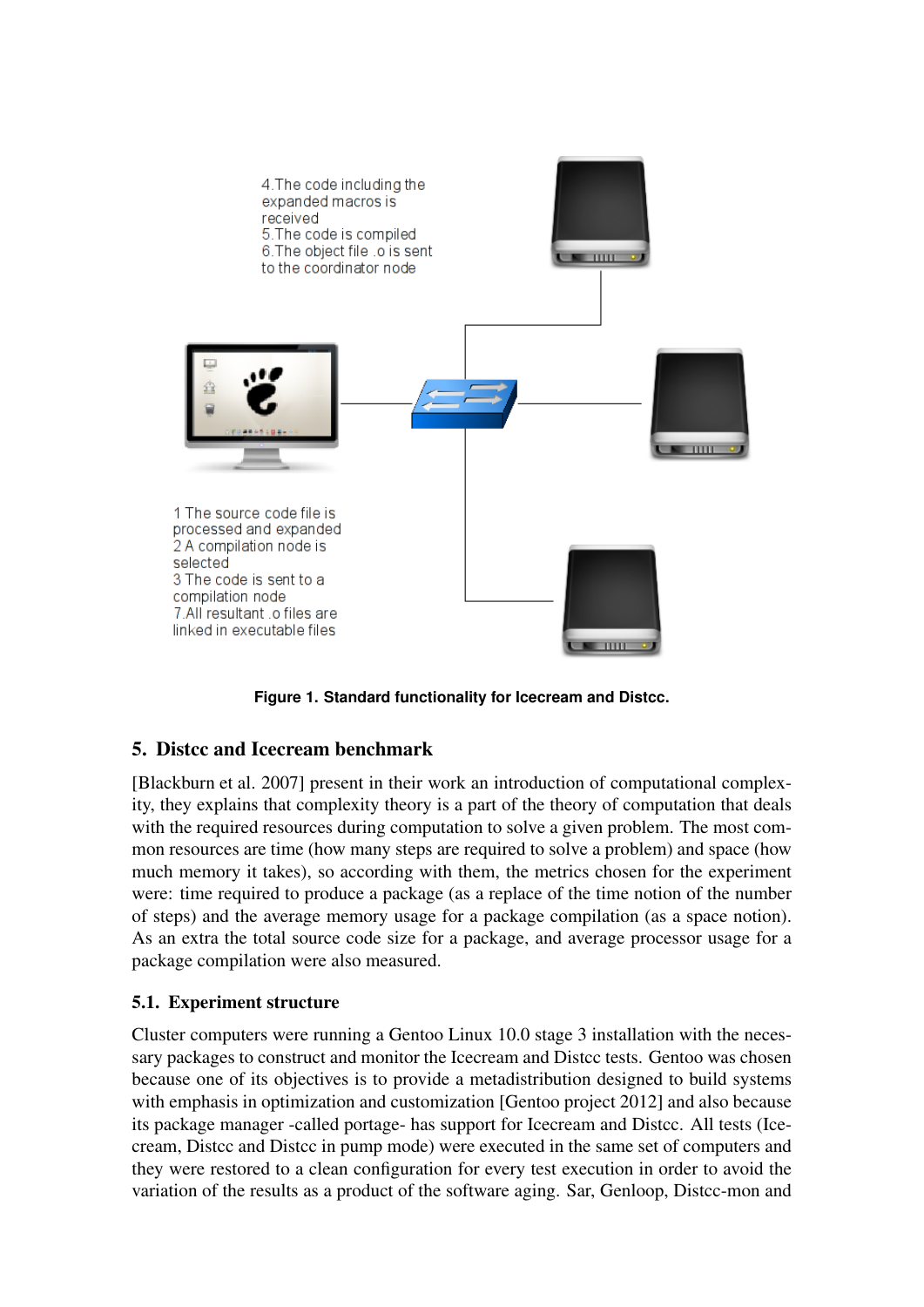Icecreamon and also the standard UNIX commands ls and sleep were the selected tools to retrieve the data. The tests were executed in a small cluster with three computers, two computers working as compilation nodes and one computer working as coordinator node, their technical specifications are described at the Table 1.

The executed workload over the clusters was the construction GNU/Linux distribution with a standard KDE desktop environment to generate significant data for a distribution construction. KDE was selected because most of packages are developed with C or C++. At the moment of the test the KDE standard desktop installation required the compilation of 372 packages in a Gentoo stage 3 clean system.

|                     | Processor                     | <b>RAM Memory</b> | Operating System     | Kernel version                          |
|---------------------|-------------------------------|-------------------|----------------------|-----------------------------------------|
| Coordinator<br>Node | Intel Celeron M<br>$@1.6$ ghz | 1536 MB           | Gentoo Linux<br>10.0 | $2.6.32$ with<br><b>Gentoo Patchset</b> |
| Node 1              | Intel Pentium 4<br>$@2.8$ ghz | 768 MB            | Gentoo Linux<br>10.0 | $2.6.32$ with<br><b>Gentoo Patchset</b> |
| Node 2              | Intel Pentium 4<br>@ 2.8 ghz  | 768 MB            | Gentoo Linux<br>10.0 | $2.6.32$ with<br><b>Gentoo Patchset</b> |

**Table 1. Cluster technical specifications.**

#### 5.2. Special tools

#### 5.2.1. Sar

Sar tool is a performance monitor developed to collect, store and generate reports, about cumulative activity counters in the operating system, its count an interval parameters can be personalized to retrieve information about some particular area of a Linux system between short laps of spaces. It was selected because offers a small memory footprint, condition that is ideal to not alter the results of the tests[Sar manual page 2012].

## 5.2.2. Genlop

Genlop is a Gentoo Linux logs parser utility. It is designed to extract useful information from the portage logs. Between its characteristics it has full portage logs support, and also has support to display date, build time, and build specifications of every constructed package[Genlop manual page 2012].

#### 5.2.3. Distcc-monitor

Distcc-monitor is a tool designed to monitor the actual status of the compilation processes in the member nodes of a Distcc Cluster[Distcc project 2012].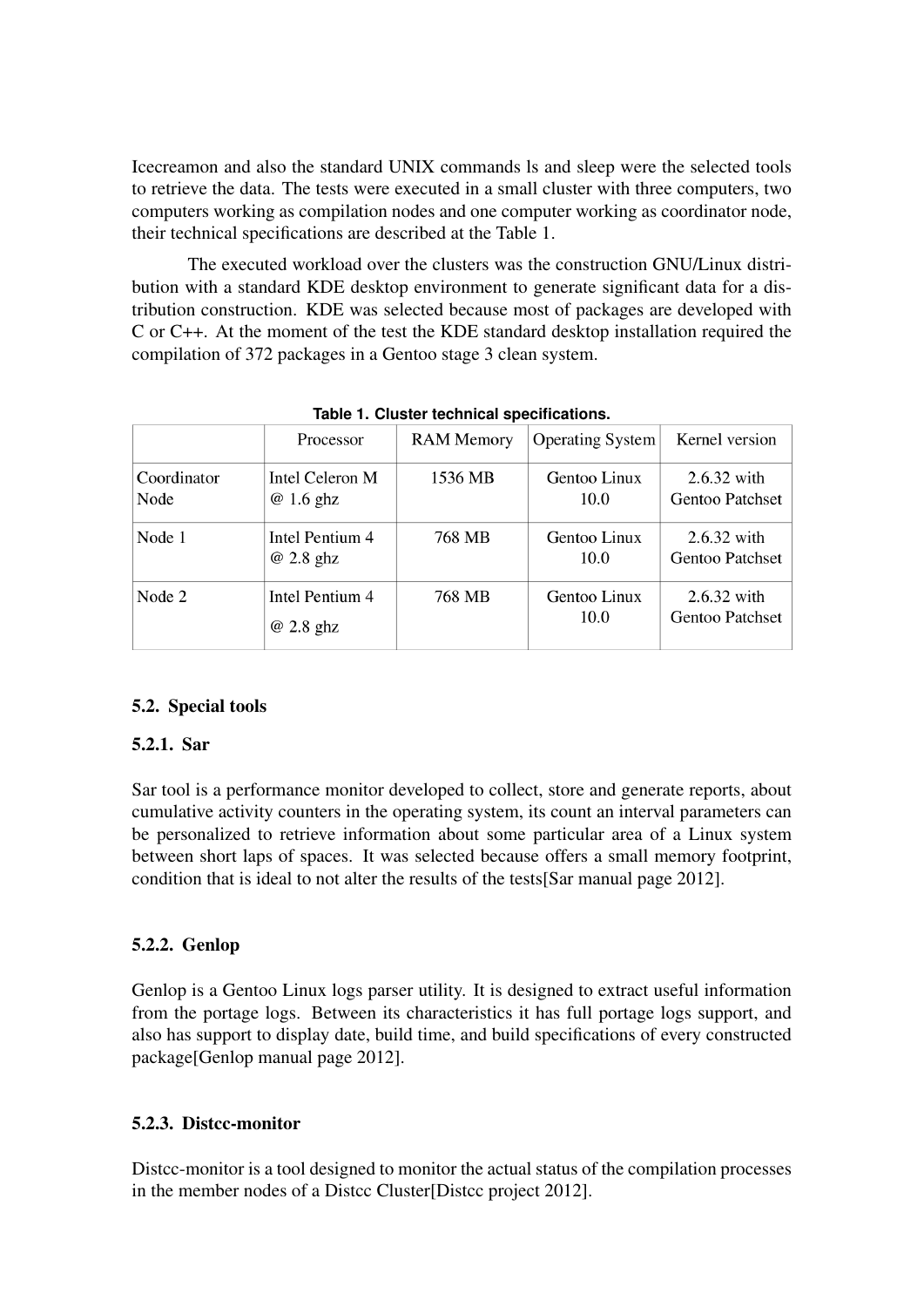## 5.2.4. icecream-monitor

Likewise Distcc-monitor, Icecream-monitor is a tool designed to monitor the actual status of the compilation processes in the member nodes of an Icecream Cluster[Icecream project 2012].

## 5.3. Data capture process

## 5.3.1. Build time

The build time for every package is stored on the coordinator node at the Gentoo package manager log files in a special format based on epoch timestamps. genlop tool was used to get the data in an easy readable way and later it was dumped to a plain file.

## 5.3.2. Packages size

The package size was retrieved using the standard UNIX command ls over the directory where the source code files were downloaded by the Gentoo package manager - /usr/portage/distfiles-. Also the h -human format- option was added to ls in order to get the data about the size of the source code of the software packages in a easy readable way.

## 5.3.3. CPU and memory usage

To get a better impression, the CPU and memory usage was captured in all nodes of the cluster at every thirty seconds using the sar tool in conjunction with sleep standard UNIX command. Later the data was classified based on the timestamps available in sar results contrasting them with the previously obtained timestamps with genlop. Finally the information about average CPU and Memory was calculated using the classified information..

## 6. Results

#### 6.1. Data classification

The total size of the collected data was 1.1 GB and the difference of the data of one package to another is expressed in milliseconds for the compilation time, and in kilobytes for the memory and package size. That fact introduces considerable variability in the analyzed data and makes it difficult to analyze in an statistical software package

To avoid that difficulty [Pallant 2010] proposes the usage of a categorical data analysis in conjunction with a codebook that converts the captured data to a format that a statistical software package can understand, the codebook is presented at the Table 2.

By example if the source code of a package has a size of 250 KB, and the compilation process results where 70% for the average memory usage, 90% for the average processor usage and 7 minutes with 25 seconds for the compilation time, according to the codebook at Table 2 the corresponding categoric values are *one* for the package size, *four* for the average memory usage, *five* for the processor usage and *two* for the compilation time.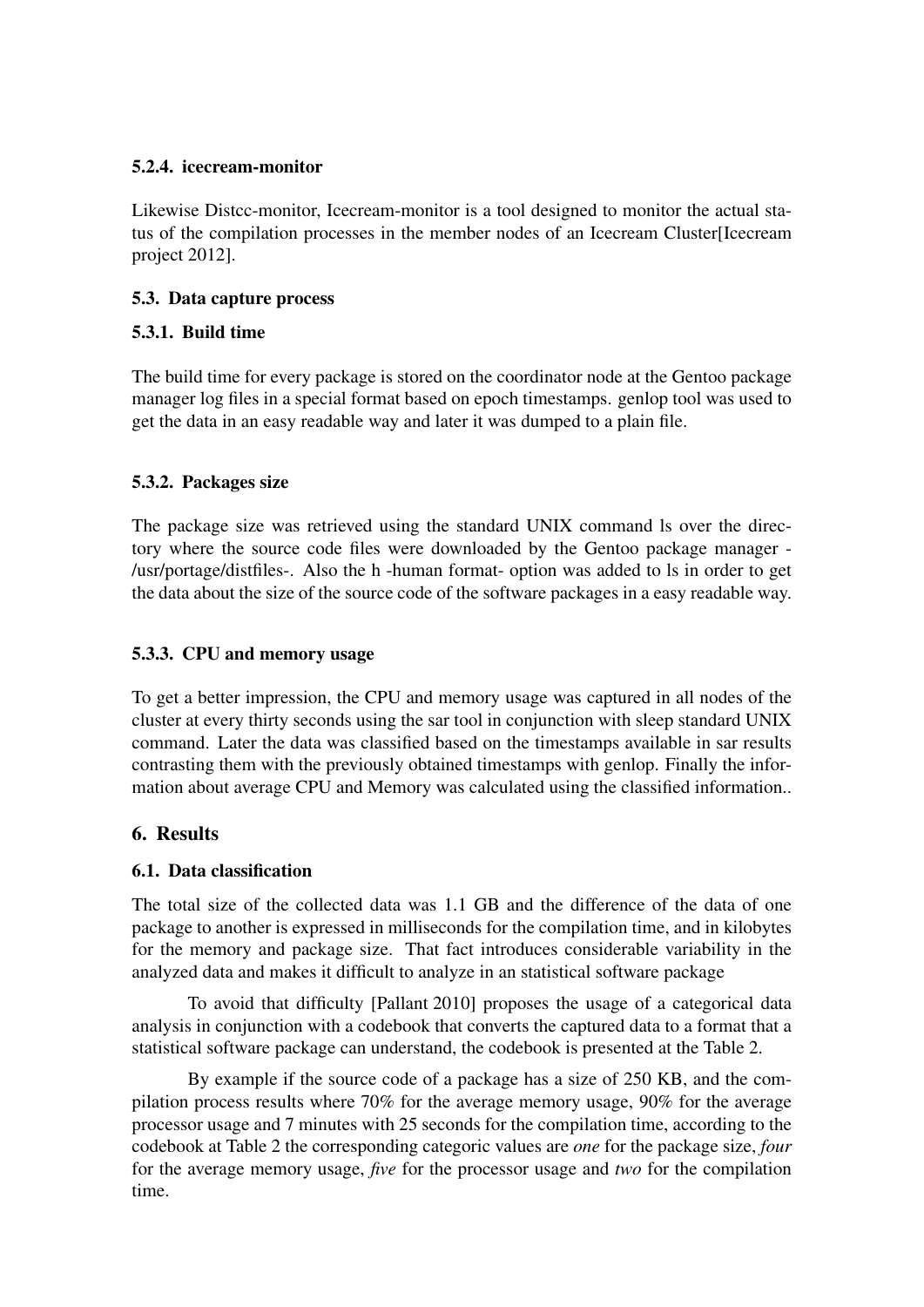| Metric            | Description                                                                         | Metric Name | Category                                                                                                 |
|-------------------|-------------------------------------------------------------------------------------|-------------|----------------------------------------------------------------------------------------------------------|
| <b>RAM Memory</b> | Memory used while a<br>package is compiling<br>(average time between<br>nodes)      | Mem         | $1 = [0-20\%]$<br>$2 = [20-40\%]$<br>$3 = [40-60\%]$<br>$4 = [60-80\%]$<br>$5 = [80\% - 100\%]$          |
| Build time        | Time to compile the<br>package                                                      | Time        | $1=[0-5)$ minutes<br>$2=[5-10)$ minutes<br>$3 = [10-15)$ minutes<br>$4=[15-20)$ minutes<br>5=20 and more |
| Packages Size     | Size of the source<br>code files of the<br>package                                  | Size        | $1 = [0-2) MB$<br>$2 = [2-4) MB$<br>$3 = [4-8) MB$<br>$4 = [8-10) MB$<br>$5 = 10 \text{ MB}$ and more    |
| Processor         | Processor usage while<br>a package is<br>compiling (average<br>usage between nodes) | Proc        | $1 = [0-20\%]$<br>$2 = [20-40\%]$<br>$3 = [40-60\%]$<br>$4 = [60-80\%]$<br>$5 = [80\% - 100\%]$          |

**Table 2. Categorical data classification codebook.**

#### 6.2. Data analysis

After the data classification all the statistical data was analyzed with the help of SPSS to get an overview of the differences between the cluster tools. The results are described following.

#### 6.2.1. Package size

The package size is a constant in the three tests, the summary is presented at the Table 3. Most of the packages are in the first category, below 2 MB. This fact gives an idea of the modularity of the development in KDE and Linux in general.

| Table 3. Package size summary |           |            |  |  |  |  |  |
|-------------------------------|-----------|------------|--|--|--|--|--|
| Category                      | Frequency | Percentage |  |  |  |  |  |
| 1) $[0-2)$ MB                 | 322       | 86.5       |  |  |  |  |  |
| 2) [2-4) MB                   | 23        | 6.2        |  |  |  |  |  |
| 3) [4-8) MB                   | 14        | 3.8        |  |  |  |  |  |
| 4) [8-10) MB                  | 0         |            |  |  |  |  |  |
| 5) 10MB and more              | 13        | 3.5        |  |  |  |  |  |
| Total                         | 372       | 100.0      |  |  |  |  |  |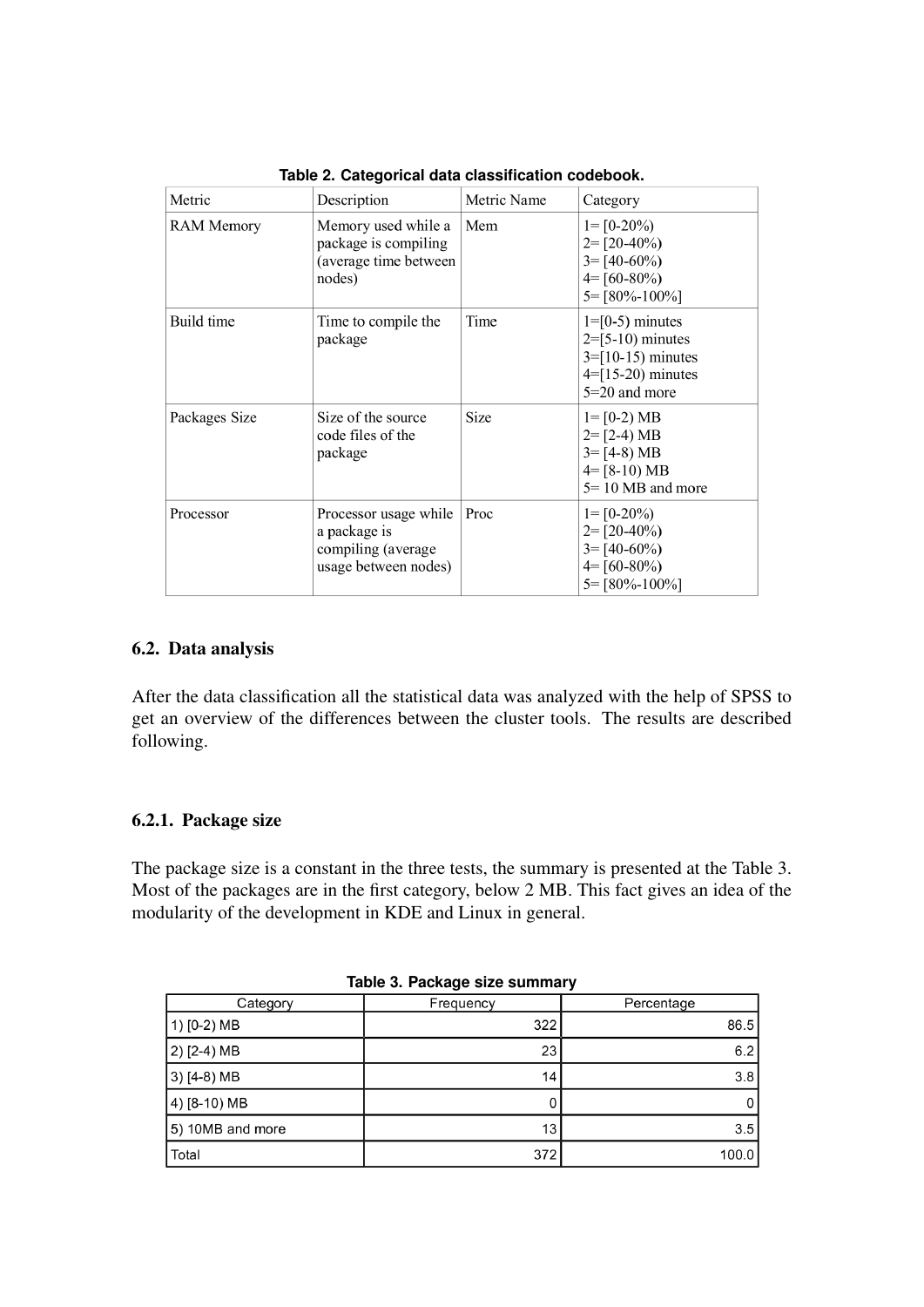#### 6.2.2. Compilation time

The summary of the compilation time for the three clusters is presented at Table 4 where a smaller value means faster compilation. The *value* column presented by SPSS summary is the multiplication of the category per the frequency (number of occurrences). The information indicates that the Icecream cluster was the faster cluster with a sum of 420, compared to 422 for Distcc and 431 for Distcc with pump mode enabled.

|                        | Test 1 - Distcc |            |                 | Test 2 - Distcc pump mode |            |       | Test 3 - Icecream |            |                 |
|------------------------|-----------------|------------|-----------------|---------------------------|------------|-------|-------------------|------------|-----------------|
| Category               | Frequency       | Percentage | Value           | Frequency                 | Percentage | Value | Frequency         | Percentage | Value           |
| $(1)$ [0-5) minutes    | 344             | 92.5       | 344             | 342                       | 91.9       | 342   | 346               | 93         | 346             |
| 2) [5-10) minutes      | 15              |            | 30 <sub>1</sub> | 14                        | 3.8        | 28    | 12 <sub>2</sub>   | 3.2        | 24 <sub>1</sub> |
| 3) [10-15) minutes     |                 | 1.9        | 21              |                           | 2.2        | 24    | 9                 | 2.4        | 27              |
| 4) [15-20) minutes     |                 | 0.8        | 12              |                           | 0.8        | 12    |                   | 0.5        | 8               |
| 5) 20 minutes and more |                 | 0.8        | 15              | 5                         | 1.3        | 25    |                   | 0.8        | 15 <sub>1</sub> |
| Total                  | 372             | 100.0      | 422             | 372                       | 100.0      | 431   | 372               | 100.0      | 420             |

**Table 4. Compilation time summary**

## 6.2.3. CPU utilization

The results are presented at Table 5 where a larger value means more CPU utilization. The information is in the same path that the previous results indicating that Icecream has a higher CPU utilization with a score of 1072 and is taking advantage of the computational resources more efficiently compared to Distcc with 1030 and Distcc in pump mode with 964.

|                |           | Test 1 - Distcc |                 | Test $2 -$ Distcc pump mode |            |       | Test 3 - Icecream |            |        |
|----------------|-----------|-----------------|-----------------|-----------------------------|------------|-------|-------------------|------------|--------|
| Category       | Frequency | Percentage      | Value I         | Frequency                   | Percentage | Value | Frequency         | Percentage | Value  |
| 1) [0-20) %    |           | υ               | 0               | 22                          | 5.9        | 22    | U                 |            | 0 I    |
| 2) [20-40) %   | 164       | 44.1            | 328             | 165                         | 44.4       | 330   | 134               | 36         | 268    |
| 3) $[40-60)$ % | 138       | 37.1            | 414             | 136                         | 36.6       | 408   | 157               | 42.2       | 471    |
| 4) [60-80) %   | 62        | 16.7            | 248             | 41                          | 11         | 164   | 72                | 19.4       | 288    |
| 5) [80-100] %  | 8         | 2.2             | 40 <sup>1</sup> | 8                           | 2.2        | 40    | 9                 | 2.4        | 45     |
| Total          | 372       | 100.0           | 1030            | 372                         | 100.0      | 964   | 372               | 100.0      | 1072 l |

**Table 5. CPU utilization summary**

## 6.2.4. Memory utilization

The memory usage results also are presented at Table 6 where a larger value means more memory utilization. Again Icecream presented a better score with 880, compared to Distcc with 750 and Distcc in pump mode with 793.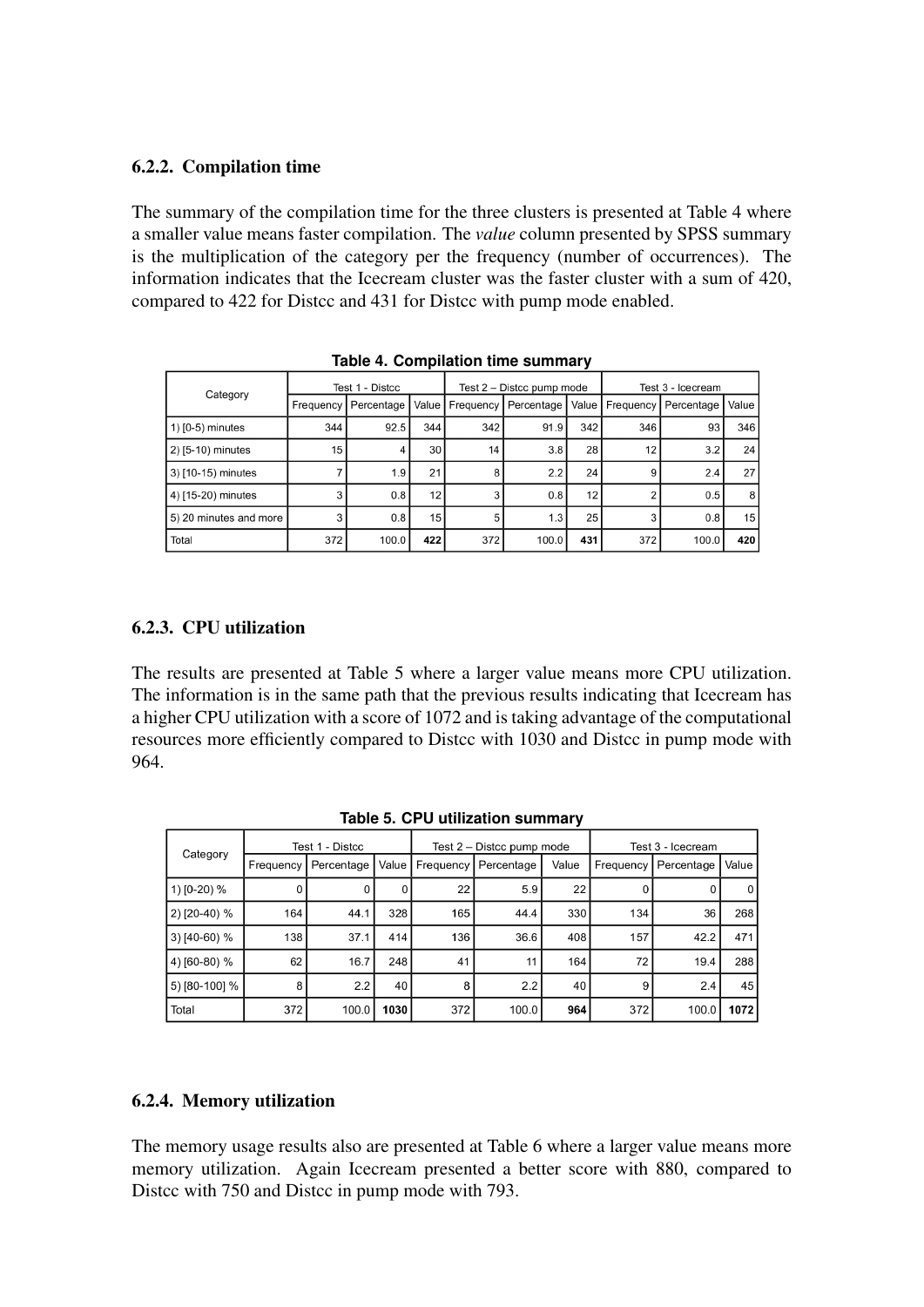|                | Test 1 - Distcc |            |       | Test 2 – Distcc pump mode |            |       | Test 3 - Icecream |            |              |
|----------------|-----------------|------------|-------|---------------------------|------------|-------|-------------------|------------|--------------|
| Category       | Frequency       | Percentage | Value | Frequency                 | Percentage | Value | Frequency         | Percentage | Value        |
| 1) [0-20) %    | 24              | 6.5        | 24    | 22                        | 5.9        | 22    | 4                 | 1.1        | 4            |
| 2) [20-40) %   | 318             | 85.5       | 636   | 279                       | 75         | 558   | 228               | 61.3       | 456          |
| $3)$ [40-60) % | 30              | 8.1        | 90    | 71                        | 19.1       | 213   | 140               | 37.6       | 420          |
| 4) [60-80) %   | 0               | 0          | 0     | 0                         | 0          | 0     | 0                 | Ü          | $\Omega$     |
| 5) [80-100] %  | 0               | 0          | 0     | 0                         | 0          | 0     | 0                 |            | $\mathbf{0}$ |
| Total          | 372             | 100.0      | 750   | 372                       | 100.0      | 793   | 372               | 100.0      | 880          |

**Table 6. Memory utilization summary**

## 6.2.5. Final summary

The summary of the data is presented at Table 7, Table 8 and Table 9.

|                        | -----<br>Min | Max | Sum  |         |
|------------------------|--------------|-----|------|---------|
|                        |              |     |      | Average |
| Packages Size          |              | 5   | 475  | 1,28    |
| <b>Build Time</b>      |              | 5   | 422  | 1,13    |
| Processor Usage        | ◠            | 5   | 1030 | 2,77    |
| <b>RAM Memory Used</b> |              | ົ   | 750  | 2,02    |

**Table 7. Categorical data classification - Distcc test**

| Table 8. Categorical data classification - Distcc with pump mode test |  |
|-----------------------------------------------------------------------|--|
|-----------------------------------------------------------------------|--|

|                        | Min | Max | Sum | Average |
|------------------------|-----|-----|-----|---------|
| Packages Size          |     | 5   | 475 | 1,28    |
| <b>Build Time</b>      |     | 5   | 431 | 1,16    |
| Processor Usage        |     | 5   | 964 | 2,59    |
| <b>RAM Memory Used</b> |     | ◠   | 793 | 2,13    |

|  |  |  |  | Table 9. Categorical data classification - Icecream test |  |  |
|--|--|--|--|----------------------------------------------------------|--|--|
|--|--|--|--|----------------------------------------------------------|--|--|

|                 | Min | Max | Sum  | Average |
|-----------------|-----|-----|------|---------|
| Packages Size   |     |     | 475  | 1,28    |
| Build Time      |     | 5   | 420  | 1,13    |
| Processor Usage | 2   | 5   | 1072 | 2,88    |
| RAM Memory Used |     | ◠   | 880  | 2,37    |

## 7. Conclusions

According to the tests results, the fastest cluster was the cluster constructed with Icecream with a score of 420, compared to 422 for Distcc and 431 for Distcc with pump mode in the last place. This indicates that the distribution planning done by Icecream effectively increased the original performance of Distcc.